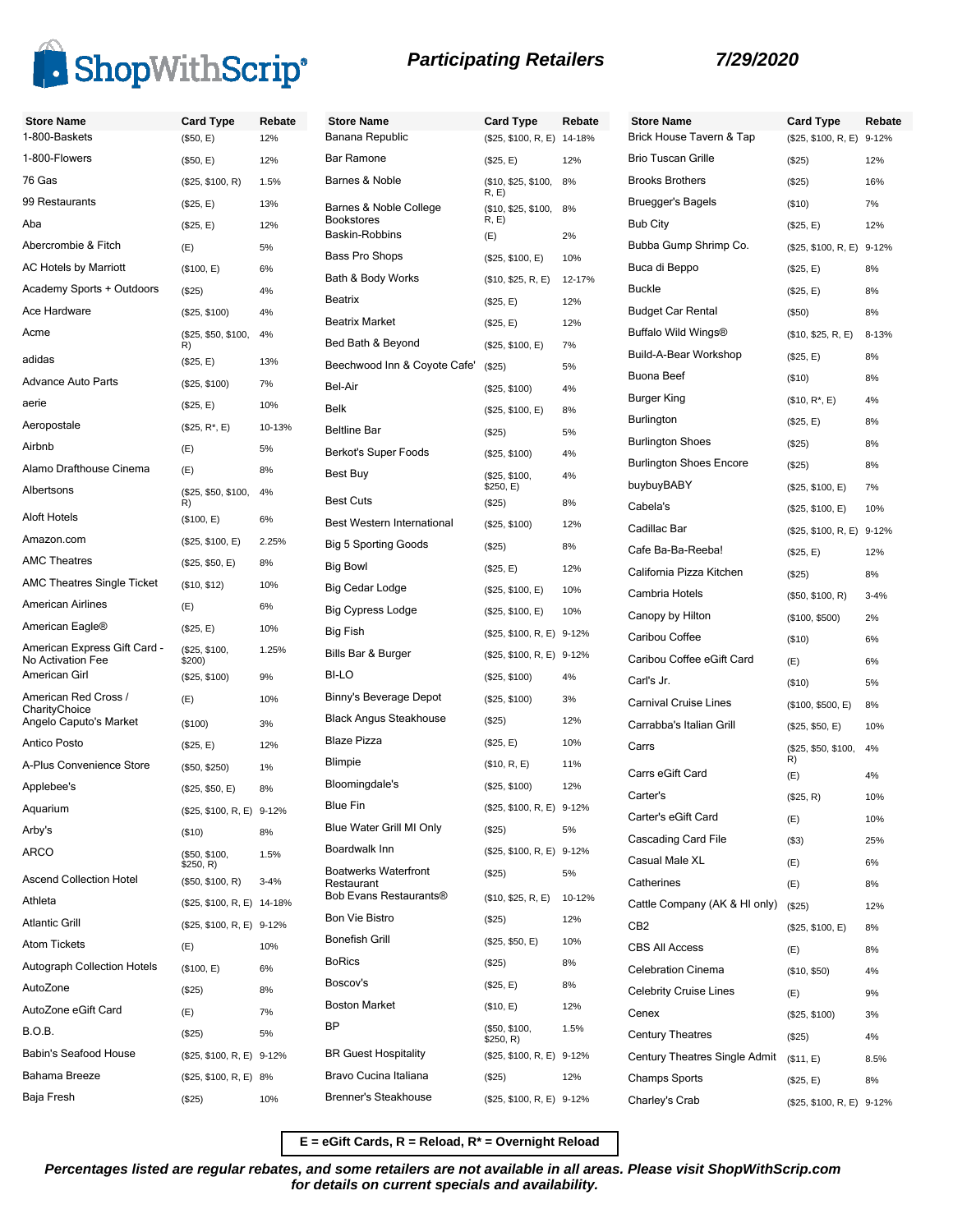

|  |  | <b>Participating Retailers</b> |
|--|--|--------------------------------|
|--|--|--------------------------------|

| <b>Store Name</b><br><b>Chart House</b> | <b>Card Type</b><br>(\$25, \$100, R, E) 9-12% | Rebate     | <b>Store Name</b><br>Crate and Barrel            | <b>Card Type</b><br>(\$25, \$100, E) | Rebate<br>8% |
|-----------------------------------------|-----------------------------------------------|------------|--------------------------------------------------|--------------------------------------|--------------|
| Cheddars                                |                                               |            | Crazy Horse Steak House                          |                                      |              |
| Cheesecake Factory                      | (\$25, \$100, R, E) 8%                        |            | <b>Crew Cuts</b>                                 | (\$25)                               | 5%           |
| Cheesecake Factory eGift Card (E)       | (\$25)                                        | 5%         | Crutchfield                                      | (\$25)                               | 13%          |
|                                         |                                               | 5%         | Cub Foods                                        | (E)                                  | 5%           |
| Cheryl's Cookies                        | (\$50, E)                                     | 12%        |                                                  | (\$25, \$100, R)                     | 4%           |
| Chevron CA Only                         | (\$50, \$100,<br>\$250, R)                    | $1 - 1.5%$ | <b>CVS Pharmacy</b>                              | (\$25, \$100, R, E) 6%               |              |
| Chico's                                 | (E)                                           | 6.5%       | D&W Fresh Market                                 | (\$25, \$100)                        | 2%           |
| Children's Place                        | (\$25, E)                                     | 12%        | D&W Quick Stop                                   | (\$25, \$100)                        | 2%           |
| Chili's Grill & Bar                     | (\$25, \$50, E)                               | 11%        | Dairy Queen                                      | (\$10)                               | 3%           |
| Chipotle Mexican Grill                  | (\$10, \$25, E)                               | 10%        | Darden Restaurants                               | (\$25, \$100, R, E) 8%               |              |
| <b>Choice Hotels</b>                    | (\$50, \$100, R)                              | $3 - 4%$   | Dave & Buster's                                  | (\$25, E)                            | 13%          |
| <b>Christmas Tree Shops</b>             | (\$25, \$100, E)                              | 7%         | Del Taco                                         | (\$10)                               | 7%           |
| Chuck E. Cheese's                       | (\$10, E)                                     | 8%         | Delta Air Lines                                  | (\$250, \$1000, E)                   | 4%           |
| <b>CineArts</b>                         | (\$25)                                        | 4%         | Delta Hotels by Marriott                         | (\$100, E)                           | 6%           |
| CineArts Single Admit                   | (S11, E)                                      | 8.5%       | Dennis Uniform                                   | (\$20)                               | 5%           |
| Cinema Carousel                         | (\$10, \$50)                                  | 4%         | Denny's                                          | (\$10)                               | 7%           |
| <b>Cinemark Theatres</b>                | (\$25)                                        | 4%         | Design Hotels                                    | (\$100, E)                           | 6%           |
| <b>Cinemark Theatres Single</b>         | (\$11, E)                                     | 8.5%       | Di Pescara                                       | (\$25, E)                            | 12%          |
| Admit<br>Cinemark Tinseltown            | (\$25)                                        | 4%         | Dick's Sporting Goods                            | (\$25, \$100)                        | 8%           |
| Cinemark Tinseltown Single              | (\$11, E)                                     | 8.5%       | Dierbergs                                        | (\$25, \$100)                        | 2.5%         |
| Admit<br>Cineplex Odeon Single Ticket   |                                               |            | Dillard's                                        | (\$25, \$100)                        | 9%           |
| Circle K                                | (\$10, \$12)                                  | 10%        | Dining Concepts (MI only)                        | (\$25)                               | 5%           |
| CityVu Bistro                           | (\$25, \$100)                                 | 1.5%       | Discover Gift Card - No<br><b>Activation Fee</b> | (\$50, \$100,                        | 1.25%        |
| Claim Jumper                            | (\$25)                                        | 5%         | Disney                                           | \$250)<br>(\$25, \$100,              | 3%           |
| Claire's                                | (\$25, \$100, R, E) 9-12%                     |            | Domino's                                         | \$1000, E)                           |              |
| <b>Clarion Hotels</b>                   | (\$10)                                        | 9%         | Dos Caminos                                      | (\$10, \$25, R, E)                   | $8 - 12%$    |
|                                         | (\$50, \$100, R)                              | $3 - 4%$   |                                                  | (\$25, \$100, R, E) 9-12%            |              |
| Clementine's                            | (\$25)                                        | 5%         | Double Tree By Hilton                            | (\$100, \$500)                       | 2%           |
| Clementine's Too                        | (\$25)                                        | 5%         | Downtown Aquarium                                | (\$25, \$100, R, E) 9-12%            |              |
| Coffee Bean & Tea Leaf                  | (\$25, R, E)                                  | 9%         | DSW (Designer Shoe<br>Warehouse)                 | (\$25, \$100, E)                     | 8%           |
| <b>Cold Stone Creamery</b>              | (\$5, \$10, E)                                | 11%        | Dunham's Sports                                  | (\$25)                               | 8%           |
| Columbia Sportswear                     | (\$50, E)                                     | 12%        | Dunkin' Donuts                                   | (\$10, \$25)                         | 3%           |
| Comfort Inn                             | (\$50, \$100, R)                              | $3 - 4%$   | Dunkin' Donuts eGift Card                        | (E)                                  | 2.5%         |
| <b>Comfort Suites</b>                   | (\$50, \$100, R)                              | $3 - 4%$   | Eastbay                                          | (E)                                  | 8%           |
| <b>Community Canteen</b>                | (\$25, E)                                     | 12%        | Eat'n Park                                       | $($10, $25, R^*)$                    | 9%           |
| Conrad Hotels & Resorts                 | (\$100, \$500)                                | 2%         | <b>EB Games</b>                                  | (\$25, E)                            | 3%           |
| <b>Container Store</b>                  | (\$25, \$100, E)                              | 9%         | Econo Lodge                                      | (\$50, \$100, R)                     | $3 - 4%$     |
| Copps (WI only)                         | (\$25, \$50, \$100,<br>R)                     | 4%         | Edition                                          | (\$100, E)                           | 6%           |
| Corner Bar                              | (\$25)                                        | 5%         | <b>Eiffel Tower</b>                              | (\$25, E)                            | 12%          |
| Cost Plus World Market                  | (\$25, \$100, E)                              | 7%         | Einstein Bros. Bagels                            | (\$10)                               | 10%          |
| Cottage Bar                             | (\$25)                                        | 5%         | El Pollo Loco                                    | (\$10)                               | 6%           |
| Courtyard by Marriott                   | (\$100, E)                                    | 6%         | El Segundo Sol                                   | (\$25, E)                            | 12%          |
| <b>Cousins Subs</b>                     | (\$10)                                        | 9%         | <b>Element by Westin</b>                         | (\$100, E)                           | 6%           |
| Crab House                              | (\$25, \$100, R, E) 9-12%                     |            | Ema                                              | (\$25, E)                            | 12%          |
| Cracker Barrel                          | (\$10, \$25, E)                               | 8%         | <b>Embassy Suites by Hilton</b>                  | (\$100, \$500)                       | 2%           |
|                                         |                                               |            | Everest                                          | (\$25, E)                            | 12%          |
|                                         |                                               |            |                                                  |                                      |              |

| <b>Store Name</b>               | <b>Card Type</b>           | Rebate     |
|---------------------------------|----------------------------|------------|
| <b>Express</b>                  | (\$25, E)                  | 10%        |
| Exxon                           | (\$50, \$250, R)           | $1 - 1.5%$ |
| Fairfield by Marriott           | (\$100, E)                 | 6%         |
| <b>Fairmont Hotels</b>          | (\$100)                    | 9%         |
| <b>Family Express</b>           | (\$25, \$100)              | 4%         |
| <b>Family Fare Supermarket</b>  | (\$25, \$100)              | 2%         |
| Famous Footwear                 | (\$25)                     | 8%         |
| Famous Footwear eGift Card      | (E)                        | 8%         |
| Famous Hair                     | (\$25)                     | 8%         |
| Fanatics                        | (E)                        | 7%         |
| Fandango                        | (\$25, E)                  | 4%         |
| FandangoNOW                     | (E)                        | 4%         |
| Fannie May Candies              | (\$10)                     | 25%        |
| Fazoli's                        | (\$25, E)                  | 9%         |
| Festival Foods (WI) - Skogens   | (\$25, \$50, \$100)        | 3%         |
| Field & Stream                  | (\$25, \$100)              | 8%         |
| <b>Fiesta Salons</b>            | (\$25)                     | 8%         |
| Finish Line                     | (\$25)                     | 10%        |
| <b>First Choice Haircutters</b> | (\$25)                     | 8%         |
| <b>Fish Tales</b>               | (\$25, \$100, R, E) 9-12%  |            |
| <b>Fisherman's Wharf</b>        | (\$25, \$100, R, E) 9-12%  |            |
| <b>Flat River Grill</b>         | (\$25)                     | 5%         |
| <b>Fleet Farm</b>               | (\$25, \$100)              | 3.5%       |
| Fleming's Prime Steakhouse      | (\$25, \$50, E)            | 10%        |
| <b>Flying Dutchman</b>          | (\$25, \$100, R, E) 9-12%  |            |
| Food Lion                       | (\$25, \$100, R, E) 3%     |            |
| Food Maxx                       | (\$25, \$100)              | 2%         |
| Foodease                        | (\$25, E)                  | 12%        |
| Foodlife                        | (\$25, E)                  | 12%        |
| Foot Locker                     | (\$25, E)                  | 8%         |
| <b>Footaction USA</b>           | (\$25, E)                  | 8%         |
| Forest Hills Foods              | (\$25, \$100)              | 2%         |
| Forever <sub>21</sub>           | (E)                        | 5%         |
| Four Points by Sheraton         | (\$100, E)                 | 6%         |
| Frankie's Pizza By the Slice    | (\$25, E)                  | 12%        |
| <b>Fruit Bouguets</b>           | (\$50, E)                  | 12%        |
| GameStop                        | (\$25, E)                  | 3%         |
| <b>Gandy Dancer</b>             | (\$25, \$100, R, E) 9-12%  |            |
| Gap                             | (\$25, \$100, R, E) 14-18% |            |
| Gap Factory                     | (\$25, \$100, R, E) 14-18% |            |
| Gaylord Hotels                  | (\$100, E)                 | 6%         |
| Geek Squad & Best Buy           | (\$25, \$100,<br>\$250, E) | 4%         |
| GetGo                           | (\$25, \$100)              | 4%         |
| Giant Eagle                     | (\$25, \$100)              | 4%         |
| <b>Giant Food Stores</b>        | (\$25, \$50, \$100)        | 4%         |

**E = eGift Cards, R = Reload, R\* = Overnight Reload**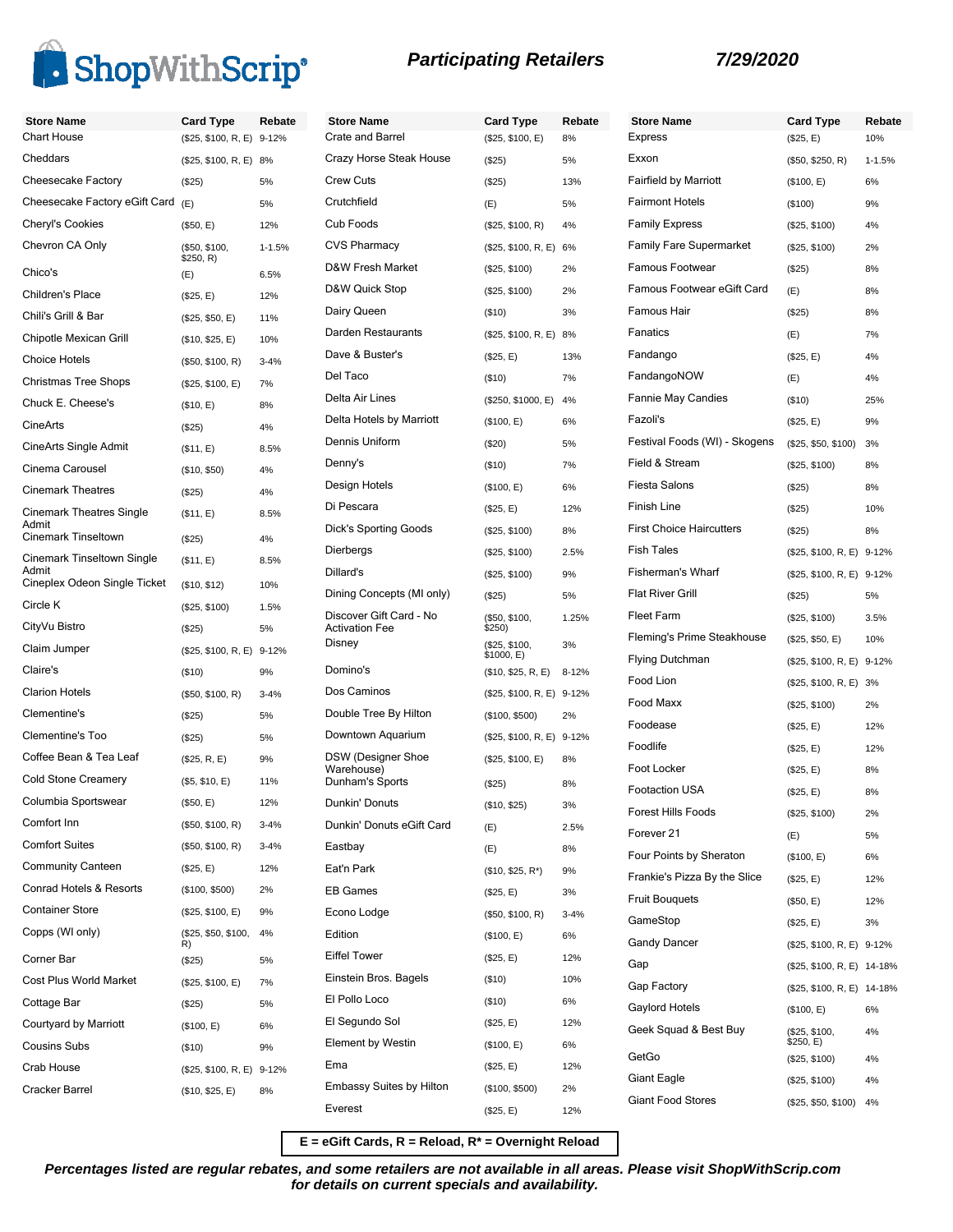

| <b>Store Name</b>                          | <b>Card Type</b>          | Rebate | Store              |
|--------------------------------------------|---------------------------|--------|--------------------|
| <b>Giant Foods</b>                         | (\$25, \$50, \$100)       | 4%     | Home <sup>(</sup>  |
| Gift Card Wrapper - 10 Pack                | (\$2)                     | 10%    | Home <sub>S</sub>  |
| Global Hotel Card powered by<br>Expedia    | (E)                       | 10%    | Homev              |
| Go Play Golf                               | (E)                       | 9%     | Honey              |
| Golden Corral                              | (\$25)                    | 9%     | Hotels.            |
| Golden Nugget                              | (\$25, \$100, R, E) 9-12% |        | Hub 51             |
| Golf Galaxy                                | (\$25, \$100)             | 8%     | Hudso              |
| Goodcents Deli Fresh Subs                  | (\$10, R, E)              | 12%    | Hulu               |
| Google Play                                | (E)                       | 3%     | Icing              |
| Gordon Food Service Store                  | (\$25, \$100, R, E) 4%    |        | <b>IHOP</b>        |
| <b>Grand Concourse</b>                     | (\$25, \$100, R, E) 9-12% |        | II Porce           |
| <b>Great Clips</b>                         | (S25)                     | 8%     | Inn at l           |
| Great Harvest Bread                        | (\$10)                    | 6%     | Islamo             |
| Grotto                                     | (\$25, \$100, R, E) 9-12% |        | Islands            |
| Groupon.com                                | (\$25, E)                 | 7%     | iTunes             |
| Grubhub                                    | (E)                       | 4%     | iTunes             |
| <b>Guitar Center</b>                       | (\$25, E)                 | 4%     | J. Crev            |
| Gulf Oil                                   | (S25)                     | 1.5%   | Jack in            |
| Gymboree                                   | (\$25, E)                 | 12%    | Jamba              |
| H&M                                        | (\$25, E)                 | 7%     | James              |
| <b>Hair Cuttery</b>                        | (\$10, \$25)              | 8%     | JCPen              |
| <b>HairMasters</b>                         | (\$25)                    | 8%     | Jersey             |
| Hallmark                                   | (\$25, R, E)              | 4-6%   | Jewel <sup>(</sup> |
| Hampton by Hilton                          | (\$100, \$500)            | 2%     | Jiffy Lu           |
| Happy Dining Card                          | (\$25)                    | 8%     | Jo-Anr             |
| Hardee's                                   | ( \$10)                   | 5%     | Joe's C            |
| Harley-Davidson®                           | (\$50)                    | 3%     | Joe's S            |
| Harlow's                                   | (\$25, \$100, R, E) 9-12% |        | Stone<br>Jos. A.   |
| Harmon Face Values                         | (\$25, \$100, E)          | 7%     | Journe             |
| Harry & David                              | (\$50, E)                 | 12%    | Journe             |
| Harveys Supermarkets                       | (\$25, \$100)             | 4%     | JW Ma              |
| HeadStart Hair Care                        | (\$25)                    | 8%     | Kemar              |
| Hilton                                     | (\$100, \$500)            | 2%     | Kids F             |
| Hilton Garden Inn                          | (\$100, \$500)            | 2%     | Kirby F            |
| <b>Hilton Grand Vacations</b>              | (\$100, \$500)            | 2%     | Kmart              |
| Hog Wild BBQ                               | $(\$25)$                  | 5%     | Kohl's             |
| Holiday Hair                               | (\$25)                    | 8%     | Krispy             |
| Holiday Inn on the Beach-<br>Galveston, TX | (\$25, \$100, R, E) 9-12% |        | Corpor<br>Krist O  |
| <b>Holiday Stationstores</b>               | (\$25, \$100)             | 4%     | Kwik S             |
| <b>Holland America Line</b>                | (\$100, \$500, E)         | 6%     | Kwik T             |
| Hollister Co.<br>2 Cuites by Hilt          | (E)                       | 5%     | L. Woc             |
|                                            |                           |        |                    |

Home 2 Suites by Hilton (\$100, \$500) 2% Home Chef (E) 7.5%

\$500, \$1000, R, E)

4-7%

Home Depot®

### **Participating Retailers 7/29/2020**

| Store Name                                         | <b>Card Type</b>          | Rebate    |
|----------------------------------------------------|---------------------------|-----------|
| HomeGoods                                          | (\$25, \$100, E)          | 7%        |
| HomeSense                                          | (\$25, \$100, E)          | 7%        |
| Homewood Suites by Hilton                          | (\$100, \$500)            | 2%        |
| HoneyBaked Ham                                     | (\$25)                    | 12%       |
| Hotels.com                                         | (\$100, \$250, E)         | 6%        |
| <b>Hub 51</b>                                      | (\$25, E)                 | 12%       |
| <b>Hudsonville Grille</b>                          | (S25)                     | 5%        |
| Hulu                                               | (E)                       | 6%        |
| Icing                                              | (\$10)                    | 9%        |
| <b>IHOP</b>                                        | (\$25, E)                 | 8%        |
| Il Porcellino                                      | (\$25, E)                 | 12%       |
| Inn at Hawks Head                                  | (S25)                     | 5%        |
| Islamorada Fish Company                            | (\$25, \$100, E)          | 10%       |
| Islands                                            | (S25)                     | 8%        |
| iTunes                                             | (\$15, \$25, E)           | 5%        |
| iTunes & App Store                                 | (\$15, \$25, E)           | 5%        |
| J. Crew                                            | (S25)                     | 13%       |
| Jack in the Box                                    | $($ \$10)                 | 4%        |
| Jamba Juice                                        | (\$10, E)                 | 6%        |
| James Street Inn                                   | (S25)                     | 5%        |
| <b>JCPenney</b>                                    | (\$25, \$100, R, E)       | $5 - 6%$  |
| Jersey Mike's Subs                                 | (E)                       | 6%        |
| Jewel Osco                                         | (\$25, \$50, \$100,       | 4%        |
| Jiffy Lube                                         | R)<br>(\$30, R, E)        | 8%        |
| Jo-Ann Fabric and Craft Stores                     | (S25)                     | 6%        |
| Joe's Crab Shack                                   | (\$25, \$100, R, E)       | $9 - 12%$ |
| Joe's Seafood Prime Steak &<br>Stone Crab          | (\$25, E)                 | 12%       |
| Jos. A. Bank                                       | (S25)                     | 10%       |
| Journeys                                           | (\$25)                    | 10%       |
| Journeys Kidz                                      | (S25)                     | 10%       |
| <b>JW Marriott</b>                                 | (\$100, E)                | 6%        |
| Kemah Boardwalk                                    | (\$25, \$100, R, E) 9-12% |           |
| Kids Foot Locker                                   | (\$25, E)                 | 8%        |
| Kirby House                                        | (\$25)                    | 5%        |
| Kmart                                              | (\$25, \$50, E)           | 4%        |
| Kohl's                                             | (\$25, \$100, E)          | 4%        |
| Krispy Kreme® Doughnut<br>Corporation<br>Krist Oil | (\$10, R, E)<br>(\$50)    | 8%<br>5%  |
| Kwik Star                                          | (\$25, \$50, \$100,       | 4%        |
| <b>Kwik Trip</b>                                   | R)<br>(\$25, \$50, \$100, | 4%        |
| L. Woods Tap & Pine Lodge                          | R)<br>(\$25, E)           | 12%       |
| L.L.Bean                                           | (\$25, \$100, E)          | 16%       |
| La Griglia                                         | (\$25, \$100, R, E)       | $9 - 12%$ |
| Lady Foot Locker                                   | (\$25, E)                 | 8%        |

| <b>Store Name</b>                                                  | <b>Card Type</b>                               | Rebate     |
|--------------------------------------------------------------------|------------------------------------------------|------------|
| Landry's Hilton Galveston Island (\$25, \$100, R, E)<br>Resort     |                                                | $9 - 12%$  |
| Landry's Seafood                                                   | (\$25, \$100, R, E)                            | $9 - 12%$  |
| Landry's, Inc.                                                     | (\$25, \$100, R, E)                            | $9 - 12%$  |
| Lands' End                                                         | (\$25, \$100, E)                               | 15%        |
| Lands' End Kids                                                    | (\$25, \$100, E)                               | 15%        |
| Lands' End School                                                  | (\$25, \$100, E)                               | 15%        |
| Lane Bryant                                                        | (\$25, E)                                      | 8%         |
| Le Meridien                                                        | (\$100, E)                                     | 6%         |
| Legal Sea Foods                                                    | (\$25, E)                                      | 13%        |
| Leppinks Food Centers                                              | (\$50)                                         | 5%         |
| Lettuce Entertain You<br>Restaurants                               | (\$25, E)                                      | 12%        |
| Little Caesars Pizza                                               | (\$20)                                         | 8%         |
| Loews Cineplex                                                     | (\$25, \$50, E)                                | 8%         |
| Loews Cineplex Single Ticket                                       | (\$10, \$12)                                   | 10%        |
| Long John Silver's                                                 | (\$10)                                         | 8%         |
| LongHorn Steakhouse                                                | (\$25, \$100, R, E)                            | 8%         |
| Lord & Taylor                                                      | (\$25)                                         | 8%         |
| Lou Malnati's Pizzeria                                             | (\$10)                                         | 8%         |
| Lowe's                                                             | (\$20, \$25, \$100,<br>\$500, \$1000, R,<br>E) | 4%         |
| Lucille's Smokehouse                                               | (E)                                            | 8%         |
| Bar.B.Que<br>Lucky (Southern CA Only)                              | (\$25, \$50, \$100,<br>R)                      | 4%         |
| Lucky Supermarket                                                  | (\$25, \$100)                                  | 2%         |
| Macy's                                                             | (\$25, \$100, E)                               | 10%        |
| Maggiano's Little Italy                                            | (\$25, \$50, E)                                | 11%        |
| Magic Johnson Theatres                                             | (\$25, \$50, E)                                | 8%         |
| Magic Johnson Theatres Single (\$10, \$12)<br>Ticket<br>Main Event | (\$50, E)                                      | 10%<br>10% |
| <b>Mainstay Suites</b>                                             |                                                |            |
| Marathon                                                           | (\$50, \$100, R)                               | $3 - 4%$   |
|                                                                    | (\$25, \$100,<br>\$250)                        | 3%         |
| Marco New American Bistro                                          | (\$25)                                         | 5%         |
| Marcus Hotels & Resorts                                            | (\$25, \$100, R, E)                            | 8%         |
| <b>Marcus Theatres</b>                                             | (\$25, \$100, R, E)                            | 8%         |
| Mariano's (IL Only)<br>Mario Tricoci                               | (\$25, \$50, \$100,<br>R)                      | 4%         |
| Marios                                                             | (\$25, \$100)                                  | 7%         |
|                                                                    | (\$25)                                         | 5%         |
| <b>Market District</b>                                             | (\$25, \$100)                                  | 4%         |
| <b>Marriott Executive Apartments</b>                               | (\$100, E)                                     | 6%         |
| Marriott Hotels & Resorts                                          | (\$100, E)                                     | 6%         |
| <b>Marriott Vacation Club</b>                                      | (\$100, E)                                     | 6%         |
| Marshalls                                                          | (\$25, \$100, E)                               | 7%         |
| Martin's Food Market (MD, PA,<br>VA, WV)                           | (\$25, \$50, \$100)                            | 4%         |
| Martin's Super Markets                                             | (\$50, \$100)                                  | 4%         |
| Matchbox Diner and Drinks                                          | (S25)                                          | 5%         |

**E = eGift Cards, R = Reload, R\* = Overnight Reload**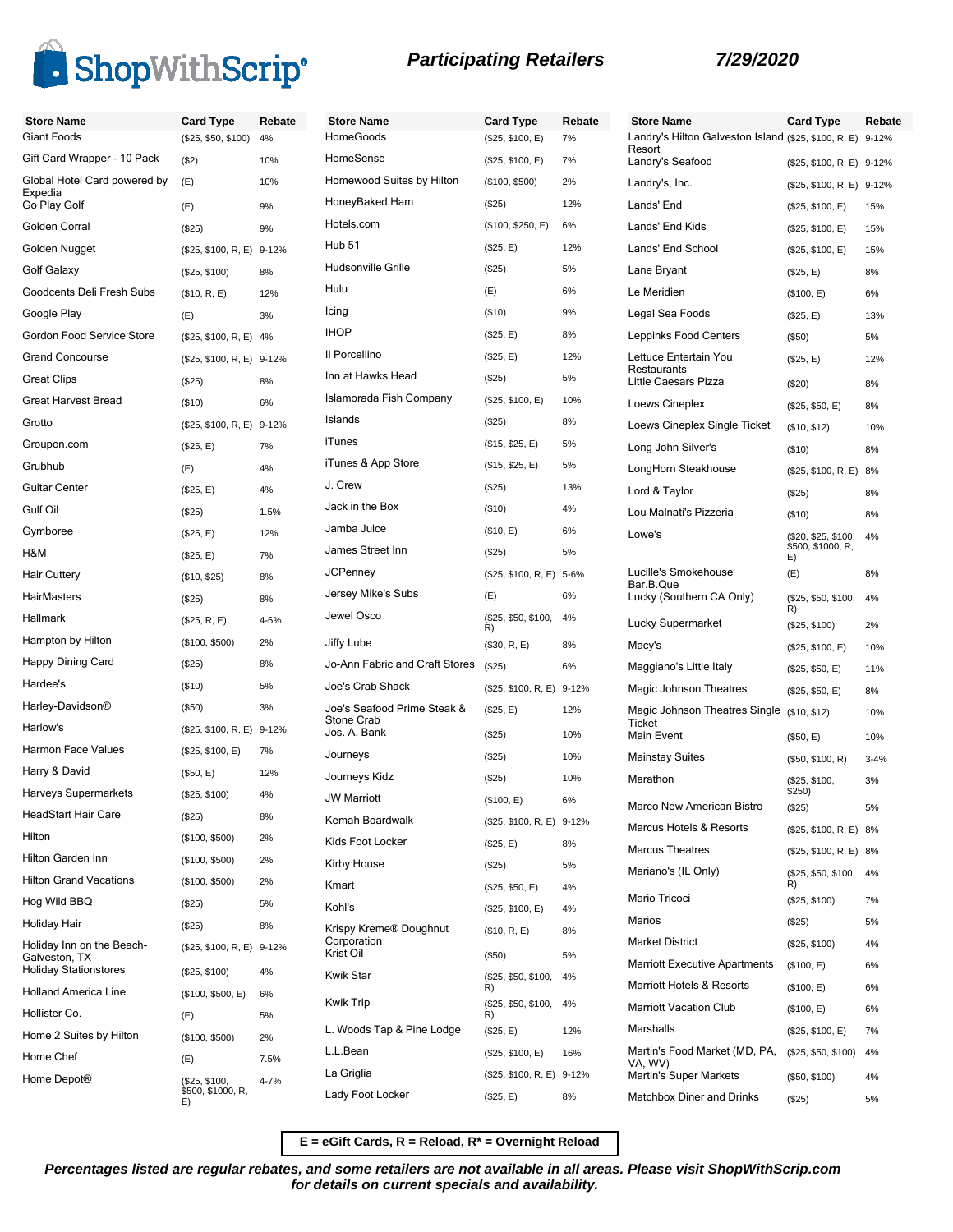

| <b>Store Name</b>                       | <b>Card Type</b>                    | Rebate     | <b>Store Name</b>            | <b>Card Type</b>           | Rebate |
|-----------------------------------------|-------------------------------------|------------|------------------------------|----------------------------|--------|
| <b>Maurices</b>                         | (\$20)                              | 7%         | OshKosh eGift Card           | (E)                        | 10%    |
| MBurger                                 | (\$25, E)                           | 12%        | Osteria Via Stato            | (\$25, E)                  | 12%    |
| McCormick & Schmick's                   | (\$25, \$100, R, E) 9-12%           |            | Ottawa Beach Inn             | (\$25)                     | 5%     |
| Meijer                                  | (\$25, \$50, \$100,<br>$R^*$        | 3%         | Outback Steakhouse           | (\$25, \$50, E)            | 10%    |
| Menards                                 | (\$25, \$100,                       | 3%         | Overstock.com                | (\$25, E)                  | 8%     |
| Men's Wearhouse                         | \$500)<br>(\$25)                    | 8%         | Oyster Bah                   | (\$25, E)                  | 12%    |
| Mermaid Bar and Grill                   | (\$25)                              | 5%         | Ozzie's Pops & Pretzels      | (\$25, E)                  | 12%    |
| Metro Market (WI only)                  | (\$25, \$50, \$100,                 | 4%         | P.F. Chang's China Bistro    | (\$25, \$100, E)           | 8%     |
| Metropolis Oyster Room &                | R)                                  |            | Panda Express                | (\$25)                     | 8%     |
| Cocktail Bar<br><b>Michaels</b>         | (\$25, \$100, R, E) 9-12%<br>(\$25) | 4%         | Panera Bread                 | (\$10, \$25, \$50,<br>R, E | 8-10%  |
| Mimis Cafe                              | (\$25)                              | 8%         | Papa John's Pizza            | $($10, R^*, E)$            | 9%     |
| Mity Nice Bar & Grill                   | (\$25, E)                           | 12%        | Papa Murphy's Pizza          | $($ \$10)                  | 8%     |
| Mobil                                   | (\$50, \$250, R)                    | $1 - 1.5%$ | Pappadeaux                   | (\$25, E)                  | 6%     |
| Mon Ami Gabi                            | (\$25, E)                           | 12%        | Pappas Bar-B-Q               | (\$25, E)                  | 6%     |
| Morton's Steakhouse                     | (\$25, \$100, R, E) 9-12%           |            | Pappas Bros. Steakhouse      | (\$25, E)                  | 6%     |
| MotoMart                                | (\$50)                              | 5%         | Pappas Burger                | (\$25, E)                  | 6%     |
| Movie Tavern by Marcus                  | (\$25, \$100, R, E) 8%              |            | Pappas Restaurants           | (\$25, E)                  | 6%     |
| Moxy Hotels                             | (\$100, E)                          | 6%         | Pappas Seafood House         | (\$25, E)                  | 6%     |
| Muer Seafood                            | (\$25, \$100, R, E) 9-12%           |            | Pappasito's                  | (\$25, E)                  | 6%     |
| Naoki Sushi                             | (\$25, E)                           | 12%        | Pavilions                    | (\$25, \$50, \$100,<br>R)  | 4%     |
| Neiman Marcus                           | (\$50)                              | 12%        | Pavilions eGift Card         | (E)                        | 4%     |
| New Holland Brewing -                   | (\$25)                              | 5%         | PBteen                       | (\$25, \$100, E)           | 8%     |
| Knickerbocker<br>New Holland Brewing    |                                     |            | Peapod Online Grocery        | (\$25, \$50, \$100)        | 4%     |
| Restaurant & Pub                        | (\$25)                              | 5%         | Peohe's                      | (\$25, \$100, R, E) 9-12%  |        |
| Nike                                    | (\$25, E)                           | 12%        | Pep Boys eGift Card          | (E)                        | 7%     |
| Nintendo eShop                          | (E)                                 | 8%         | Pereddies Italian Restaurant | (\$25)                     | 5%     |
| Noah's Bagels                           | (\$10)                              | 10%        | Petco                        | (E)                        | 5%     |
| Nob Hill Foods                          | (\$25, \$100)                       | 4%         | Pete's Fresh Market          | (\$20)                     | 4%     |
| Noodles & Company                       | (\$10)                              | 8%         | PetSmart                     | (\$25, R, E)               | 5%     |
| NOOK by Barnes & Noble                  | (\$10, \$25, \$100,<br>R, E         | 8%         | Petterino's                  | (\$25, E)                  | 12%    |
| Nordstrom                               | (\$25, \$100, E)                    | 4%         | Pick 'n Save (WI only)       | (\$25, \$50, \$100,        | 4%     |
| Nordstrom Rack                          | (\$25, \$100, E)                    | 4%         | Pietro's                     | R)<br>(\$25)               | 5%     |
| Noto's Old World Italian Dining         | (\$25)                              | 5%         | Piggly Wiggly (WI, IL only)  | (\$25, \$50, \$100)        | 3%     |
| Oberweis                                | (\$10)                              | 8%         | Pilot Flying J               | (\$100)                    | 2%     |
| Oceanaire                               | (\$25, \$100, R, E) 9-12%           |            | Pizza Hut                    | (\$10, E)                  | 8%     |
| O'Charley's                             | (\$25, E)                           | 13%        | Pizza Ranch                  | (\$25)                     | 8%     |
| Office Depot / Office Max eGift<br>Card | (E)                                 | 5%         | Pizzeria Due                 | (\$25, E)                  | 12%    |
| Old Boys' Brewhouse                     | (\$25)                              | 5%         | Pizzeria Uno                 | (\$25, E)                  | 12%    |
| Old Navy                                | (\$25, \$100, R, E) 14-18%          |            | Pizzeria Via Stato           | (\$25, E)                  | 12%    |
| Olive Garden                            | (\$25, \$100, R, E) 8%              |            | <b>Planet Smoothie</b>       | (\$10)                     | 10%    |
| Omaha Steaks                            | (\$25)                              | 11%        | Popcorn Factory              | (\$50, E)                  | 12%    |
| On The Border                           | (\$25, \$50, E)                     | 11%        | Potbelly Sandwich Shop       | (\$10)                     | 8%     |
| One Kings Lane                          | (\$25, \$100, E)                    | 7%         | Pottery Barn                 | (\$25, \$100, E)           | 8%     |
| One Trick Pony Grill and                | (\$25)                              | 5%         | Pottery Barn Kids            | (\$25, \$100, E)           | 8%     |
| Taproom<br>OshKosh                      | (\$25, R)                           | 10%        |                              |                            |        |
|                                         |                                     |            |                              |                            |        |

| <b>Store Name</b>           | <b>Card Type</b>          | Rebate   |
|-----------------------------|---------------------------|----------|
| Primary Kids Clothing       | (E)                       | 10%      |
| <b>Princess Cruises</b>     | (\$100, \$500, E)         | 6%       |
| Protea Hotels by Marriott   | (\$100, E)                | 6%       |
| Qdoba Mexican Grill         | (\$25)                    | 7%       |
| Quality Inn                 | (\$50, \$100, R)          | $3 - 4%$ |
| Quick Chek (NJ and NY only) | (\$25)                    | 2%       |
| QVC                         | (E)                       | 5%       |
| R.J. Grunts                 | (\$25, E)                 | 12%      |
| Rainforest Cafe             | (\$25, \$100, R, E) 9-12% |          |
| Raley's                     | (\$25, \$100)             | 4%       |
| Ramen-san                   | (\$25, E)                 | 12%      |
| Randalls                    | (\$25, \$50, \$100,<br>R) | 4%       |
| Randalls eGift Card         | (E)                       | 4%       |
| Rave Cinemas                | (\$25)                    | 4%       |
| <b>Red Lobster</b>          | (\$25, R, E)              | 8%       |
| <b>Red Robin</b>            | (\$25, E)                 | 8%       |
| Red Sushi                   | (\$25, \$100, R, E) 9-12% |          |
| Regal                       | (\$10, \$25, E)           | 8%       |
| Regal Premiere e-Ticket     | (\$10.50, E)              | 10%      |
| Regis Salons                | (\$25)                    | 8%       |
| Regis Signature Salon       | (\$25)                    | 8%       |
| REI                         | (\$25, E)                 | 8%       |
| Renaissance Hotels          | (\$100, E)                | 6%       |
| <b>Republic Services</b>    | (\$20, \$100)             | 10%      |
| Residence Inn by Marriott   | (\$100, E)                | 6%       |
| <b>Rio Grand Steakhouse</b> | (\$25)                    | 5%       |
| <b>Rite Aid</b>             | (\$25)                    | 4%       |
| River Crab                  | (\$25, \$100, R, E) 9-12% |          |
| Rodeway Inn                 | (\$50, \$100, R)          | $3 - 4%$ |
| Rose's Express              | (\$25)                    | 5%       |
| Rose's on Reed's Lake       | (\$25)                    | 5%       |
| Ross Dress for Less         | $(\$25)$                  | 8%       |
| Roundys (IL and WI only)    | (\$25, \$50, \$100,<br>R) | 4%       |
| Royal Caribbean             | (E)                       | 13%      |
| Royal Farms                 | (\$25, \$100)             | 4%       |
| RPM Italian                 | (\$25, E)                 | 12%      |
| <b>RPM Steak</b>            | (\$25, E)                 | 12%      |
| Rubio's Restaurants         | (\$25, E)                 | 10%      |
| Ruby Tuesday                | (\$25)                    | 8%       |
| Ruth's Chris Steak House    | (\$50, \$100, E)          | 10%      |
| Safeway                     | (\$25, \$50, \$100,<br>R) | 4%       |
| Safeway eGift Card          | (E)                       | 4%       |
| Saks Fifth Avenue           | $(\$50)$                  | 12%      |
|                             | (\$50)                    | 12%      |
| Saks Fifth Avenue OFF 5th   |                           |          |

**E = eGift Cards, R = Reload, R\* = Overnight Reload**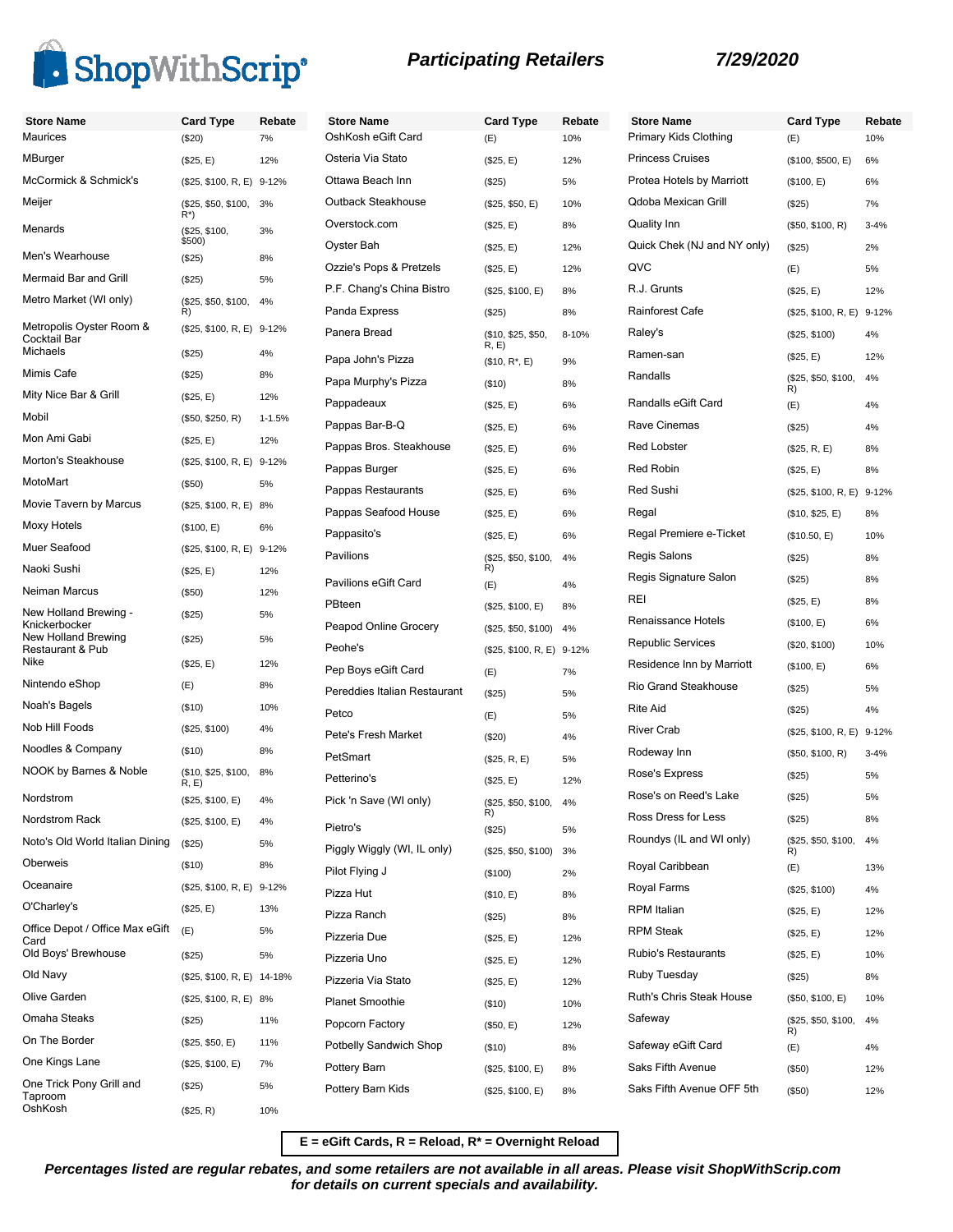

| <b>Store Name</b>                            | <b>Card Type</b>           | Rebate | <b>Store Name</b>                  | <b>Card Type</b>                  | Rebate    | <b>Store Name</b>                   | <b>Card Type</b>                       | Rebate     |
|----------------------------------------------|----------------------------|--------|------------------------------------|-----------------------------------|-----------|-------------------------------------|----------------------------------------|------------|
| Sally Beauty                                 | (\$25)                     | 12%    | Sinclair Oil                       | (\$25, \$100)                     | 1.5%      | Sunglass Hut                        | (E)                                    | 9%         |
| Salt and Pepper                              | (\$25)                     | 5%     | Sirius XM Radio                    | (E)                               | 4%        | Sunoco                              | (\$50, \$250)                          | 1%         |
| Saltgrass Steakhouse                         | (\$25, \$100, R, E) 9-12%  |        | Sleep Inn                          | (\$50, \$100, R)                  | $3 - 4%$  | Supercuts                           | (\$25)                                 | 8%         |
| Sam's Club                                   | (\$25, \$50, \$100,        | 2.5%   | Sling TV                           | (E)                               | 7%        | <b>Superior Grocers</b>             | (\$25)                                 | 4%         |
|                                              | \$250, \$500, R,<br>E)     |        | Smart & Final                      | (\$25, \$50, \$100)               | 3%        | Sushi-san                           | (\$25, E)                              | 12%        |
| San Luis Resort                              | (\$25, \$100, R, E) 9-12%  |        | S-Mart Foods                       | (\$25, \$100)                     | 2%        | sweetFrog                           | (\$10)                                 | 10%        |
| Saranello's                                  | (\$25, E)                  | 12%    | SmartStyle                         | (\$25)                            | 8%        | T.J. Maxx                           | (\$25, \$100, E)                       | 7%         |
| Saturday's Hair Salon                        | (\$25)                     | 8%     | Smashburger                        | (\$10)                            | 10%       | T.J.                                | (\$25, \$100, E)                       | 7%         |
| Save Mart Supermarkets                       | (\$25, \$100)              | 2%     | Sony PlayStation Plus              | (E)                               | 4%        | Maxx/Marshalls/HomeGoods/Si<br>erra |                                        |            |
| SaveRite Grocery Warehouse                   | (\$25, \$100)              | 4%     | Sony PlayStation Store             | (E)                               | 4%        | <b>Taco Bell</b>                    | (\$10, \$25, R)                        | 5%         |
| Scheels                                      | (\$25, \$100, E)           | 8%     | Southside Inn                      | (\$25)                            | 5%        | Talbots                             | (\$25)                                 | 13%        |
| School Uniforms by Tommy                     | (E)                        | 5%     | <b>Southwest Airlines</b>          | (\$250, E)                        | 4%        | <b>Tallboy Taco</b>                 | (\$25, E)                              | 12%        |
| Hilfiger<br><b>Schuler Books</b>             | (\$25)                     | 10%    | Spa & Wellness by Spa Week         | (\$25)                            | 14%       | <b>Tanger Outlets</b>               | (\$25)                                 | 8%         |
| Sears                                        | (\$25, \$100,<br>\$250, E) | 4%     | Spafinder Wellness 365             | (\$25, E)                         | 15%       | Target                              | (\$10, \$25, \$50,<br>\$100, \$250, R. | 2.5%       |
| Sears Auto Service Center                    | (\$25, \$100,              | 4%     | Spectators Sports Bar & Grill      | (\$25)                            | 5%        |                                     | E)                                     |            |
| Seaside's                                    | \$250, E)                  |        | Speedway                           | (\$25, \$50, \$100,               | 4%        | Texaco                              | (\$50, \$100,<br>\$250, R)             | $1 - 1.5%$ |
| Seasons 52                                   | (\$25, E)                  | 12%    | SpringHill Suites by Marriott      | $R^*$                             |           | <b>Texas Roadhouse</b>              | (\$25, \$100, E)                       | 8%         |
|                                              | (\$25, \$100, R, E)        | 8%     | <b>Sprouts Farmers Market</b>      | (\$100, E)<br>(\$25, \$50, \$100) | 6%        | <b>TGF Hair Salon</b>               | (\$25)                                 | 8%         |
| See's Candies                                | (\$25, \$22.50)            | 9-20%  | St. Louis Bread Company            |                                   | 5%        | <b>TGI Fridays</b>                  | (\$25, E)                              | 9%         |
| Sendik's Food Market                         | (\$25, \$50, \$100,<br>R)  | 4%     |                                    | (\$10, \$25, \$50,<br>R, E        | 8-10%     | The Home Depot®                     | (\$25, \$100,<br>\$500, \$1000, R,     | 4-7%       |
| Sendik's Fresh2Go                            | (\$25, \$50, \$100,<br>R)  | 4%     | St. Regis Hotels & Resorts         | (\$100, E)                        | 6%        |                                     | E)                                     |            |
| Sephora                                      | (\$25, E)                  | 5%     | Stable Inn                         | (\$25)                            | 5%        | The Luxury Collection               | (\$100, E)                             | 6%         |
| Shari's Berries                              | (\$50, E)                  | 12%    | <b>Staples</b>                     | (\$25, \$100, E)                  | 5%        | The North Face                      | (E)                                    | 8%         |
| Shaw's Crab House                            | (\$25, E)                  | 12%    | <b>Star Market</b>                 | (\$25, \$50, \$100,<br>R)         | 4%        | The Ritz Carlton                    | (\$100, E)                             | 6%         |
| Shaw's Supermarket                           | (\$25, \$50, \$100,        | 4%     | <b>Star Theatres</b>               | (\$25, \$50, E)                   | 8%        | Three Dots and a Dash               | (\$25, E)                              | 12%        |
| Sheetz                                       | R)<br>$($25, $100, R^*)$   | 3%     | <b>Star Theatres Single Ticket</b> | (\$10, \$12)                      | 10%       | <b>Tim Hortons</b>                  | (\$10)                                 | 5%         |
| <b>Sheldon Cleaners</b>                      | $($ \$5)                   | 9%     | Starbucks                          | (\$10, \$25, \$50,                | 7%        | <b>Tokio Asian Fusion</b>           | (\$25, E)                              | 12%        |
| Shell                                        | (\$25, \$50, \$100,        | 1.5%   | Starz                              | R, E)<br>(E)                      | 8%        | Tom Thumb (TX)                      | (\$25, \$50, \$100,<br>R)              | 4%         |
|                                              | R)                         |        | <b>Stater Bros. Markets</b>        | (\$25, \$100)                     | 5%        | Tom Thumb eGift Card (TX)           | (E)                                    | 4%         |
| <b>Sheraton Hotels &amp; Resorts</b>         | (\$100, E)                 | 6%     | Steak 'n Shake                     | (\$10, E)                         | 8%        | Topgolf                             | (E)                                    | 8%         |
| shi by Journeys                              | (\$25)                     | 10%    | Stein Mart                         | (\$25)                            | 7%        | <b>Total Wine &amp; More</b>        | (\$25, \$100, E)                       | 7%         |
| Shoe Carnival                                | (\$25)                     | 5%     | Stein Mart eGift Card              | (E)                               |           | Tower of the Americas               | (\$25, \$100, R, E) 9-12%              |            |
| Shoe Dept.                                   | (\$25)                     | 8%     | Stella Barra Pizzeria              | (\$25, E)                         | 7%<br>12% | Town & Country Food Market          | (\$25, \$100)                          | 2%         |
| Shoe Dept. Encore                            | (\$25)                     | 8%     | Stitch Fix                         |                                   | 6%        | TownePlace Suites by Marriott       | (\$100, E)                             | 6%         |
| Shoe Show                                    | (\$25)                     | 8%     | Stop & Shop (NOT TOPS)             | (E)                               |           | <b>Trestle Stop</b>                 | (\$25)                                 | 5%         |
| Shoe Show Mega                               | (\$25)                     | 8%     | Strack & VanTil                    | (\$25, \$50, \$100)               | 4%        | T-Rex                               | (\$25, \$100, R, E)                    | $9 - 12%$  |
| Shoebilee                                    | (\$25)                     | 8%     | <b>Strip House</b>                 | (\$25, \$100)                     | 2%        | <b>Tribute Portfolio</b>            | (\$100, E)                             | 6%         |
| Shoebilee!                                   | (\$25)                     | 8%     |                                    | (\$25, \$100, R, E) 9-12%         |           | Troy's Liquor Bar                   | (\$25, \$100, R, E) 9-12%              |            |
| Shop 'N Save (IL and MO only)                | (\$25, \$100, R)           | 4%     | Stripburger                        | (\$25, E)                         | 12%       | Tru by Hilton                       | (\$100, \$500)                         | 2%         |
| Shoppers Food & Pharmacy<br>(MD and VA only) | (\$25, \$100, R)           | 4%     | Stub Hub                           | (E)                               | 4%        | Twin City Grill                     | (\$25, E)                              | 12%        |
| ShopRite                                     | (\$25, \$100)              | 4%     | Studio Movie Grill                 | (E)                               | 8%        | Uber                                | (E)                                    | 2.5%       |
| Showplace                                    | (\$25, \$50, E)            | 8%     | Style America                      | (\$25)                            | 8%        | <b>Uber Eats</b>                    | (E)                                    | 2.5%       |
| Showplace Single Ticket                      | (\$10, \$12)               | 10%    | Su Casa (Chicago Only)             | (\$25, E)                         | 12%       | <b>ULTA</b>                         | (\$25, E)                              | 4%         |
| Shutterfly                                   | (\$25, E)                  | 9%     | Suburban Extended Stay Hotel       | (\$50, \$100, R)                  | $3 - 4%$  | Under Armour                        | (\$25, E)                              | 11%        |
| Sierra                                       | (\$25, \$100, E)           | 7%     | Subway Restaurants                 | (\$10, \$50, R, E)                | 6%        | Uno Pizzeria & Grill                | (\$25, E)                              | 12%        |
| Simms Steakhouse                             | (\$25, \$100, R, E) 9-12%  |        | Summer House Santa Monica          | (\$25, E)                         | 12%       | <b>Valuland Grocery</b>             | (\$25, \$100)                          | 2%         |
|                                              |                            |        |                                    |                                   |           |                                     |                                        |            |

**E = eGift Cards, R = Reload, R\* = Overnight Reload**